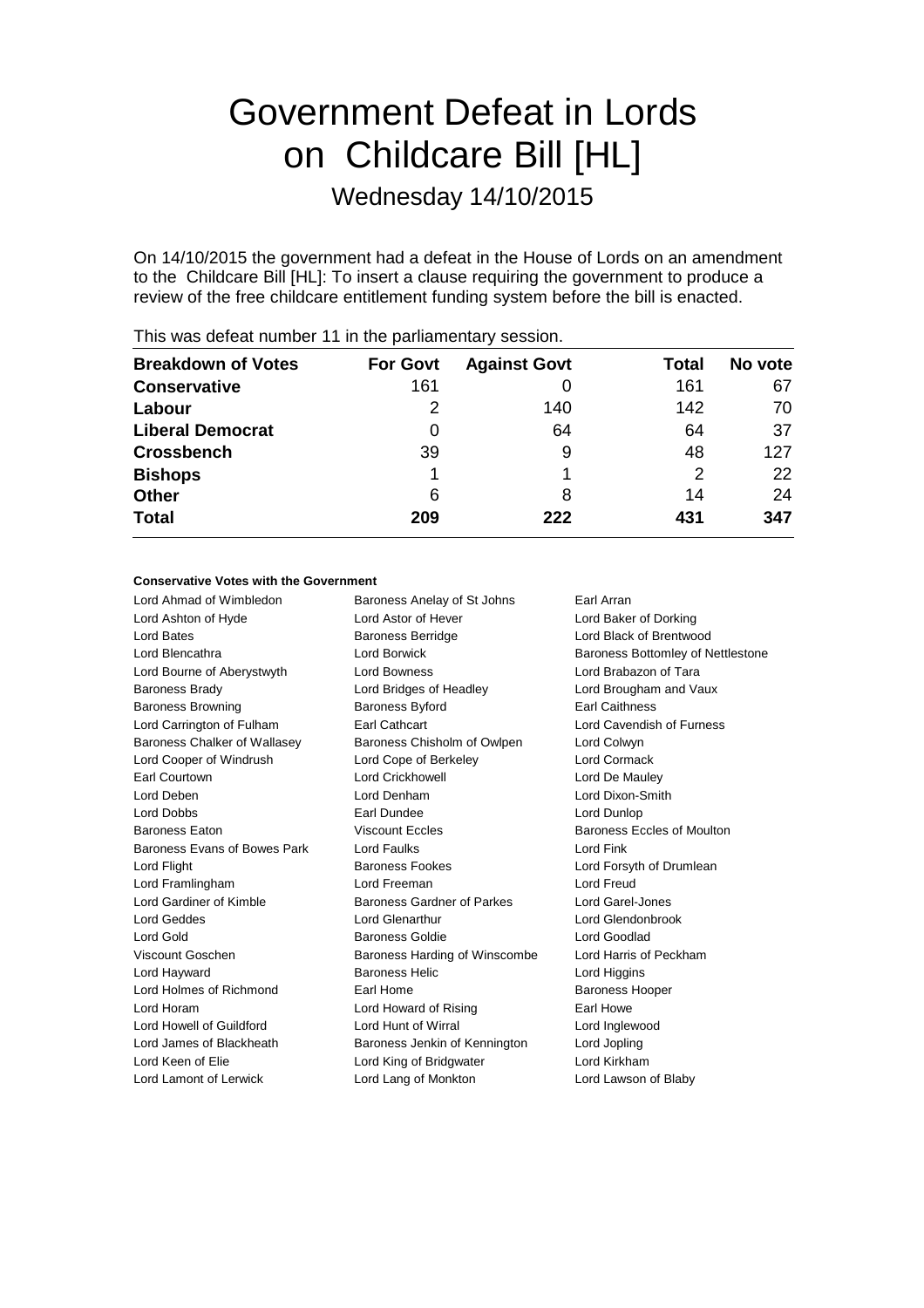Lord Leach of Fairford Lord Leigh of Hurley Lord Lexden Earl Lindsay Lord Lingfield Earl Liverpool Lord Lucas Lord Lyell Lord MacGregor of Pulham Market Lord Mackay of Clashfern Lord Magan of Castletown Lord Mancroft Lord Marland Lord Marlesford Lord Mawhinney Baroness Mobarik Lord Moore of Lower Marsh Baroness Morris of Bolton Lord Moynihan Lord Naseby Lord Nash Baroness Neville-Jones **Baroness Neville-Rolfe Baroness Newlove** Baroness Newlove Lord Northbrook **Lord Norton of Louth** Baroness O'Cathain Lord O'Neill of Gatley **Lord Patten** Lord Patten **Baroness Perry of Southwark** Lord Plumb Lord Popat Lord Prior of Brampton Baroness Rawlings **Lord Ribeiro Lord Ribeiro Viscount Ridley** Lord Risby Lord Rotherwick Lord Ryder of Wensum Lord Sanderson of Bowden Lord Sassoon and Baroness Seccombe Lord Selkirk of Douglas **Lord Selsdon** Baroness Shackleton of Belgravia Baroness Sharples Lord Sheikh Baroness Shephard of Northwold Lord Sherbourne of Didsbury **Baroness Shields** Earl Shrewsbury Lord Skelmersdale Lord Smith of Hindhead Lord Spicer Baroness Stedman-Scott **Lord Stewartby Baroness Stowell of Beeston** Lord Strathclyde Lord Suri Lord Swinfen Lord Taylor of Holbeach Lord Tebbit Lord Trefgarne Viscount Trenchard Lord True Viscount Ullswater Baroness Verma Lord Wakeham Baroness Warsi Lord Wasserman **Duke of Wellington** Baroness Wheatcroft Lord Whitby **Baroness Wilcox** Baroness Wilcox **Baroness Williams of Trafford** Lord Young of Cookham Viscount Younger of Leckie

**Conservative Votes against the Government**

### **Labour Votes with the Government** Lord Bhattacharyya Lord Parekh

**Labour Votes against the Government** Baroness Adams of Craigielea Lord Alli Lord Anderson of Swansea Baroness Andrews Baroness Armstrong of Hill Top Lord Bach Lord Bassam of Brighton **Lord Berkeley Baroness Billingham** Baroness Blackstone Baroness Blood Lord Blunkett Lord Boateng Lord Bragg Lord Brooke of Alverthorpe Lord Brookman Lord Campbell-Savours Lord Carter of Coles Lord Cashman Lord Christopher Lord Clark of Windermere Lord Clarke of Hampstead Lord Clinton-Davis Lord Collins of Highbury Baroness Crawley Lord Davies of Oldham Baroness Donaghy Baroness Drake **Lord Dubs** Lord Dubs **Lord Evans of Watford** Lord Evans of Temple Guiting Baroness Farrington of Ribbleton Lord Foster of Bishop Auckland Lord Foulkes of Cumnock Baroness Gale Lord Giddens Lord Glasman **Baroness Golding** Baroness Golding Baroness Gould of Potternewton Lord Grantchester Lord Griffiths of Burry Port Lord Grocott Viscount Hanworth Lord Harris of Haringey Lord Harrison Lord Hart of Chilton **Lord Haskel** Lord Haughey Lord Haughey Baroness Hayter of Kentish Town Baroness Healy of Primrose Hill Baroness Henig Baroness Hilton of Eggardon and Lord Hollick and Baroness Hollis of Heigham Lord Howarth of Newport Baroness Howells of St Davids Lord Howie of Troon Lord Hoyle Lord Hughes of Woodside Lord Hunt of Kings Heath Lord Hutton of Furness **Lord Irvine of Lairg** Baroness Jones of Whitchurch Lord Jones Lord Jordan Baroness Kennedy of Cradley Lord Kennedy of Southwark Baroness Kinnock of Holyhead Lord Kinnock Lord Kirkhill **Lord Kirkhill** Lord Knight of Weymouth **Baroness Lawrence of Clarendon**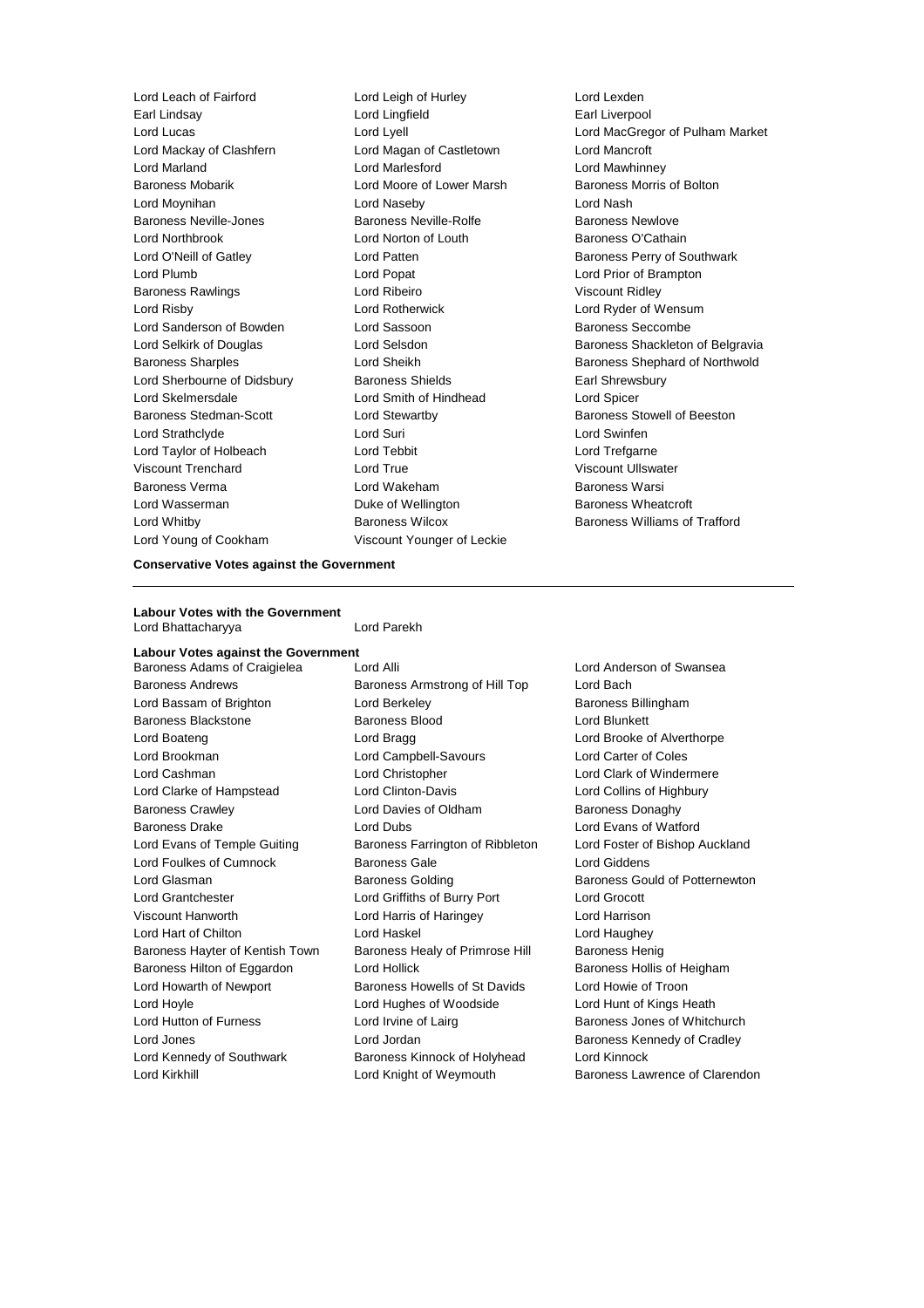Lord Lea of Crondall **Baroness Liddell of Coatdyke** Lord Lipsey<br>Baroness Lister of Burtersett Lord Lympne **Lord Lord Macdo** Lord Lympne **Lord Macdonald of Tradeston** Lord MacKenzie of Culkein Baroness Mallalieu Baroness Massey of Darwen Lord Maxton **Lord McAvoy** Cord McAvoy **Baroness McDonagh**<br>
Lord McFall of Alcluith **Baroness McIntosh of Hudnall** Cord Mendelsohn Baroness McIntosh of Hudnall **Lord Mendelsohn** Lord Mitchell Lord Monks Lord Moonie Lord Morgan Baroness Morgan of Ely Lord Morris of Handsworth Lord Morris of Aberavon Baroness Nye Lord O'Neill of Clackmannan Lord Patel of Bradford Lord Patel of Blackburn Lord Pendry Baroness Pitkeathley Lord Plant of Highfield Lord Ponsonby of Shulbrede Lord Prescott **Baroness Prosser** Baroness Prosser Baroness Quin Lord Radice **Baroness Ramsay of Cartvale** Lord Reid of Cardowan Lord Richard Lord Rooker Lord Rosser Lord Rowlands Baroness Royall of Blaisdon Baroness Sherlock Viscount Simon Baroness Smith of Basildon Baroness Smith of Gilmorehill Lord Snape Lord Soley Lord Stevenson of Balmacara Lord Stone of Blackheath Baroness Symons of Vernham Dean Lord Taylor of Blackburn Baroness Taylor of Bolton **Baroness Thornton** Baroness Thornton **Baroness** Thornton **Baroness** Thornton **Lord Tomlinson** Lord Touhig Lord Tunnicliffe Lord Turnberg Baroness Turner of Camden Baroness Wall of New Barnet Baroness Warwick of Undercliffe Lord Watson of Invergowrie **Baroness Wheeler** Baroness Whitaker Lord Williams of Elvel **Lord Wills** Lord Wills **Lord Woolmer of Leeds** Baroness Worthington Lord Young of Norwood Green

## **Liberal Democrat Votes with the Government**

### **Liberal Democrat Votes against the Government**

Lord Ashdown of Norton-sub-Hamdon Lord Avebury **Baroness Bakewell of Hardington** 

Baroness Tyler of Enfield Lord Wallace of Saltaire Lord Wallace of Tankerness Lord Watson of Richmond

Baroness Barker Baroness Bonham-Carter of Yarnbury Lord Bradshaw Baroness Brinton Lord Burnett Lord Chidgey Lord Clement-Jones Lord Cotter Lord Dholakia Baroness Doocey Baroness Falkner of Margravine Lord Fox Baroness Garden of Frognal Lord German Lord Goddard of Stockport Baroness Grender **Baroness Hammen** Baroness Hamwee **Baroness Hammen** Baroness Hammend Baroness Hammend Baroness Hammend Baroness Hammend Baroness Hammend Baroness Hammend Baroness Hammend Baroness Hammend Baroness Hammend Lord Hussain **Baroness Hussein-Ece** Baroness Jolly Lord Jones of Cheltenham Lord Kirkwood of Kirkhope Baroness Kramer Lord Lee of Trafford Lord Lester of Herne Hill Lord Loomba Lord Maclennan of Rogart **Baroness Maddock** Baroness Manzoor Lord Marks of Henley-on-Thames Baroness Nicholson of Winterbourne Baroness Northover Lord Paddick **Lord Palmer of Childs Hill Baroness Parminter** Baroness Pinnock **Lord Purvis of Tweed** Baroness Randerson Lord Razzall Lord Rennard Lord Roberts of Llandudno Lord Rodgers of Quarry Bank Lord Sharkey Baroness Sharp of Guildford Lord Shipley Lord Shutt of Greetland Baroness Smith of Newnham Lord Smith of Clifton Lord Stephen Lord Storey Lord Strasburger **Baroness Suttie Lord Taverne** Lord Taylor of Goss Moor Baroness Thomas of Winchester Lord Tope

Mandeville

## **Crossbench Votes with the Government**

Lord Aberdare Lord Armstrong of Ilminster Lord Best Lord Condon Viscount Craigavon Lord Dannatt

Lord Bew Lord Bichard Lord Brown of Eaton-under-Heywood Baroness Butler-Sloss Lord Cameron of Dillington Viscount Colville of Culross